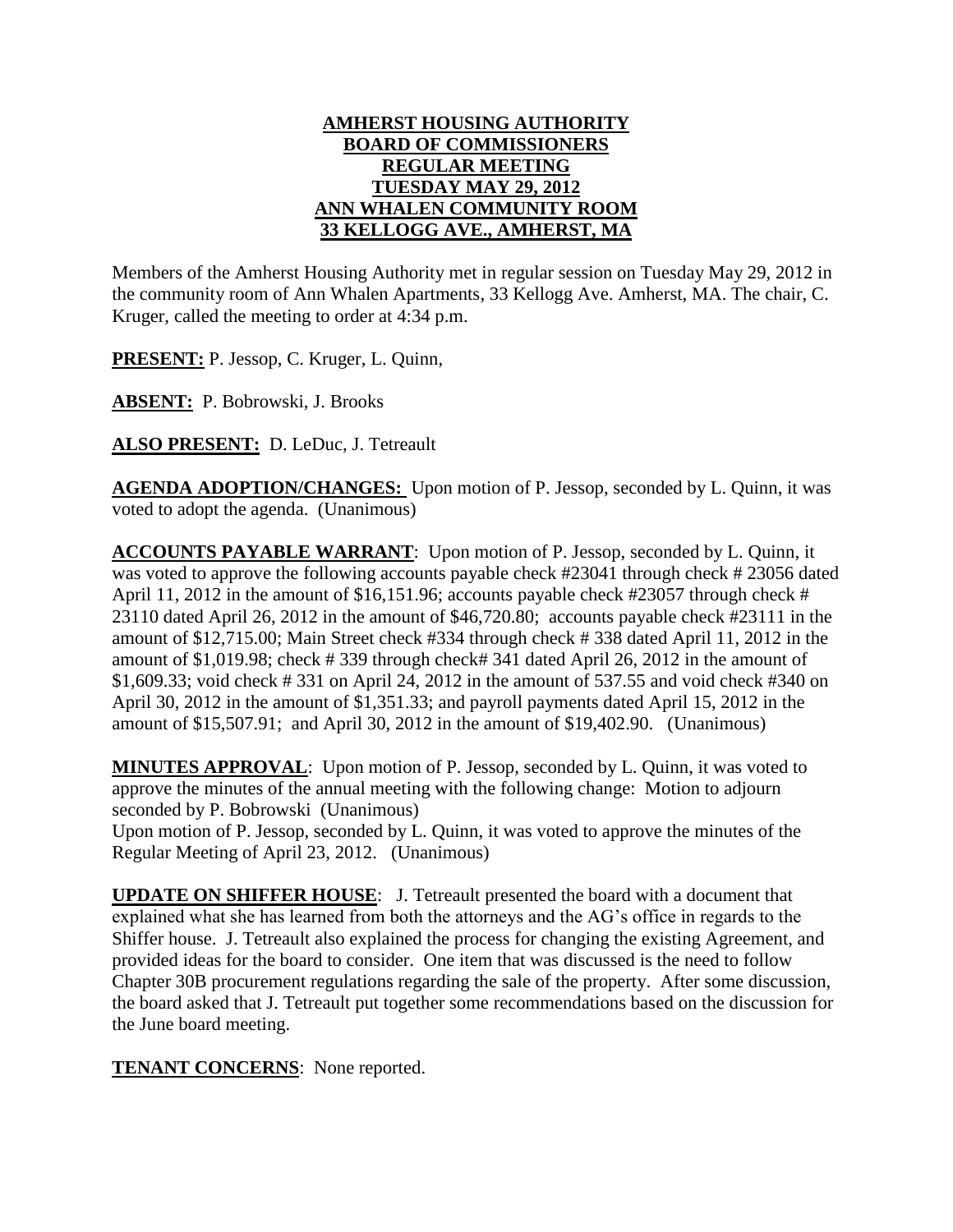**DHCD SUBSIDY AGREEMENT FOR FY 13:** Upon motion of P. Jessop, seconded by L. Quinn, it was voted to authorize the Executive Director to sign the FY '13 subsidy agreement. (Unanimous)

**DHCD SALARIES AND POSITION**: Upon motion of P. Jessop, seconded by L. Quinn, it was voted to have the approve the schedule of positions and salaries as compiled and presented for G. Depace, the AHA Fee Accountant (Unanimous)

**FLORENCE SAVINGS BANK AGREEMENTS**: Upon motion of P. Jessop, seconded by C. Kruger, it was voted to sign the resolution for Florence Savings Bank, and remove J. Logan from signing, and add L. Quinn (Unanimous)

**FLORENCE SAVINGS REMOTE DEPOSIT AGREEMENTS**: Upon motion of P. Jessop, seconded by L. Quinn it was voted to authorize the Executive Director to enter into an agreement with Florence Savings Bank to generate bank deposits remotely. (Unanimous)

**PRINT BOSS SIGNATURES:** Upon the motion of P. Jessop, and seconded by L. Quinn, it was voted to authorize the Executive Director to enter into an agreement with Wellspring Software for an electronic key which will sign checks while they are being produced in conjunction with the HAB, Inc. housing authority software. (Unanimous)

Upon the motion of P. Jessop, and seconded by L. Quinn, it was voted that the finance department will generate a report that the members of the finance committee will review when checks are issued via this method. (Unanimous)

Upon the motion of P. Jessop, and seconded by C. Kruger, it was voted that the Chair and Vice Chair's signatures would appear as the signatures on the checks, and it is expected that the Executive Director to review all invoices submitted for payment prior to the checks being issued. (Unanimous)

**SECTION 8 SEMAP**: The annual SEMAP reporting has been completed and the form needed the signature of the Chair of the Board. This document will stay on file in the AHA, the document was submitted electronically as required.

**OUTSTANDING A/R BALANCES:** This was tabled to the June meeting.

**DIRECTOR'S REPORT**: D. LeDuc updated the board on the 705 Development Project and where it was being held up, P. Jessop mentioned that if AHA was going to wish to apply for any CPA funds in this next round the need must be identified by fall town meeting. D. LeDuc advised the board that although DHCD only required the Executive Director to obtain certification from MassNAHRO as a Public Housing Manager, that actually 3 certifications are needed to effectively understand and run the programs that the AHA has. Currently one certification for Executive Management of the Section 8 program has been received, and there were three more classes from MassNAHRO to obtain the DHCD required certification, with June  $8<sup>th</sup>$ , July 13<sup>th</sup> and the final class in September. D. LeDuc is in the process of taking the Federal Public Housing Certification online.